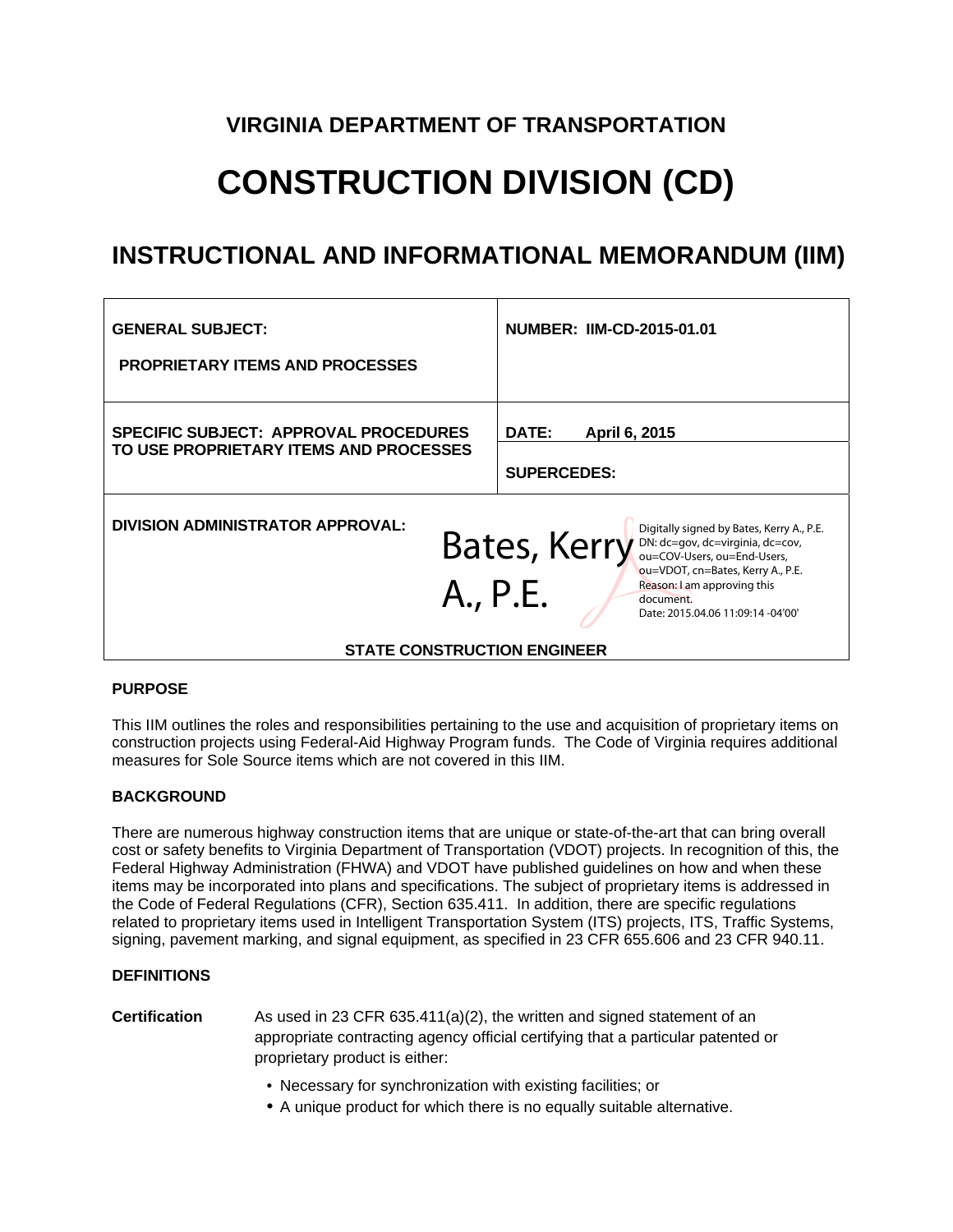| IIM-CD-2015-01.01<br>April 6, 2015<br>Page 2 of 13      |                                                                                                                                                                                                                                                                                                                                                                                                                                                                                                             |
|---------------------------------------------------------|-------------------------------------------------------------------------------------------------------------------------------------------------------------------------------------------------------------------------------------------------------------------------------------------------------------------------------------------------------------------------------------------------------------------------------------------------------------------------------------------------------------|
| <b>Experimental</b><br><b>Product</b>                   | As used in 23 CFR 635.411(a)(3), a patented or proprietary product used for<br>research or for a distinctive type of construction on relatively short sections of road<br>on an experimental basis.                                                                                                                                                                                                                                                                                                         |
| Intelligent<br><b>Transportation</b><br>System (ITS)    | Electronics, communications, or information processing used singly or in<br>combination to improve the efficiency or safety of a surface transportation<br>system.                                                                                                                                                                                                                                                                                                                                          |
| <b>ITS Project</b>                                      | Any project that in whole or in part funds the acquisition of technologies or systems<br>of technologies that provide or significantly contribute to the provision of one or more<br>ITS user services as defined in the National ITS Architecture.<br>For VDOT purposes, ITS projects include projects containing traffic signal<br>technologies.                                                                                                                                                          |
| <b>Systems</b><br><b>Engineering</b><br><b>Analysis</b> | A structured process for arriving at a final design of a system. The final design is<br>selected from a number of alternatives that would accomplish the same objectives<br>and considers the total life-cycle of the project including not only the technical merits<br>of potential solutions but also the costs and relative value of alternatives.                                                                                                                                                      |
|                                                         | The minimum requirements of a systems engineering analysis are included in 23<br>CFR 940.11.                                                                                                                                                                                                                                                                                                                                                                                                                |
| <b>Traffic Systems</b><br><b>Features</b>               | Any materials, equipment, or products which utilize analog or digital<br>processing capabilities through electronics or software; used singly or in combination,<br>for the safe and efficient exchange of right of way on a surface transportation system.                                                                                                                                                                                                                                                 |
| Oversight                                               | Oversight is the act of ensuring that the Federal-Aid Highway Program is delivered in<br>accordance with applicable laws, regulations, and policies. Oversight activities<br>include process reviews, program evaluation, program management activities, and<br>project involvement activities.<br>On certain projects, FHWA may delegate oversight and approval authority to VDOT,<br>in conformance with the VDOT/FHWA Stewardship and Oversight Agreement. This<br>IIM references two types of projects: |
|                                                         | Projects of Division Interest (PODI): Federally Eligible projects requiring FHWA<br>involvement in project administration.                                                                                                                                                                                                                                                                                                                                                                                  |
|                                                         | Projects administered by VDOT or local public agency (LPA): Federally Eligible<br>projects where FHWA has delegated oversight and approval authority to VDOT.                                                                                                                                                                                                                                                                                                                                               |
| Proprietary<br><b>Items</b>                             | A product, specification, or process identified in the plans or specifications as<br>a "brand" or trade name (e.g. 3M, Corten). However, it may also be a product so<br>narrowly specified that only a single provider can meet the specification. A<br>proprietary product must meet one of the conditions listed under 23 CFR 635.411(a)<br>or (c) for Federal funds to participate in its use on a Federal-aid highway construction<br>project.                                                          |
| <b>Sole Source</b><br><b>Items</b>                      | A sole source procurement is authorized when there is only one source practicably<br>available for the goods or services required. Competition is not available in a sole<br>source situation; thus distinguishing it from a proprietary purchase where the product<br>required is restricted to the manufacturer(s) stipulated, but is sold through distributors                                                                                                                                           |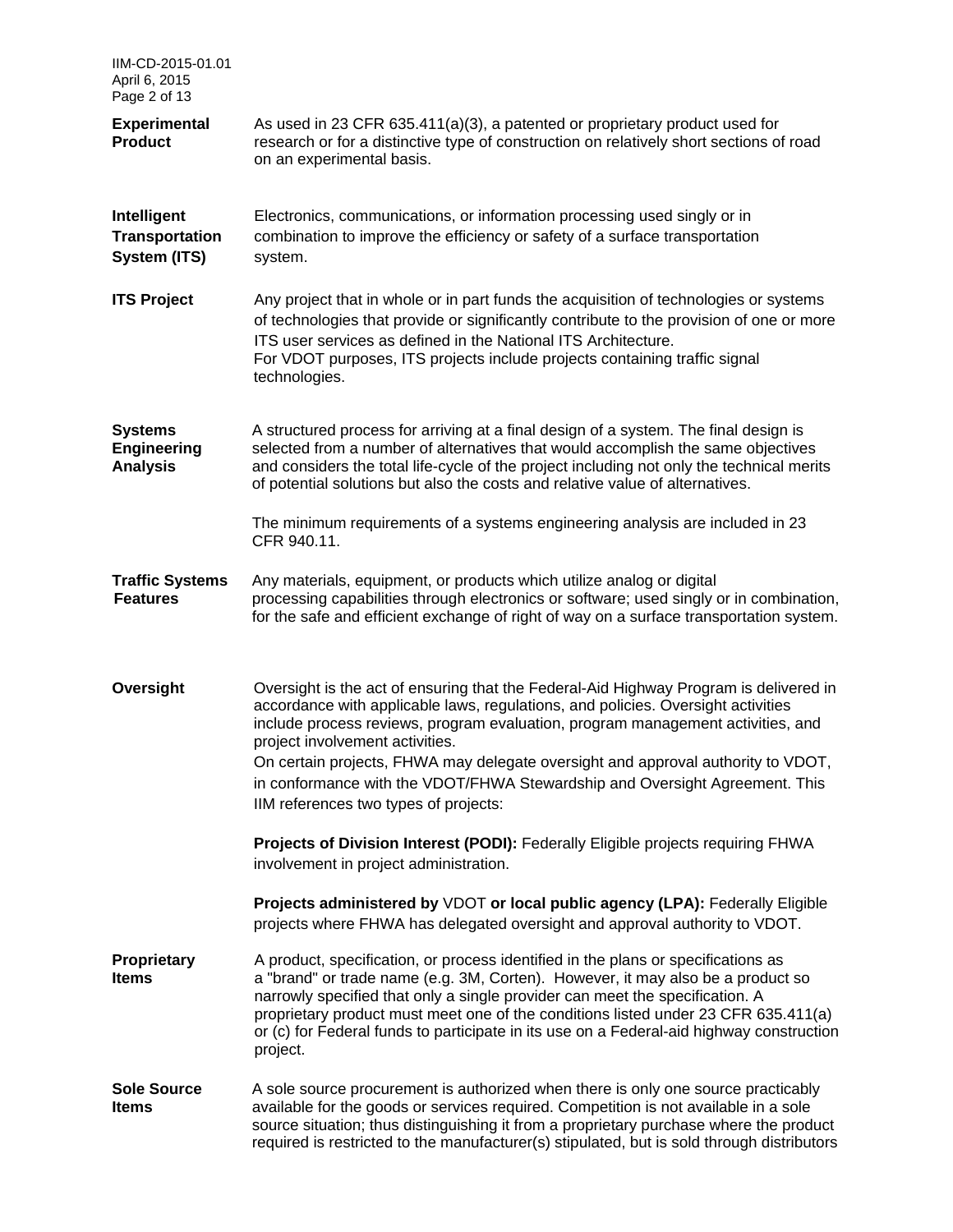IIM-CD-2015-01.01 April 6, 2015 Page 3 of 13

> and competition between them can be obtained. Sole source justification based solely on a single vendor's capability to deliver in the least amount of time is not appropriate since availability alone is not a valid basis for determining a sole source procurement. Note: For sole source requirements exceeding \$5,000, a written quotation must be obtained from the vendor.

**Public Interest** As used in 23 CFR 635.411(c), an approval based on a request from a contracting **Finding (PIF)** agency that it is in the public interest to allow the contracting agency to require the use of a specific material or product even though other equally acceptable materials or products are available.

**Synchronization** As used in 23 CFR 635.411(a)(2), providing a product that matches specific current or desired characteristics of a project. Synchronization may be based on:

- **Function** (the proprietary product is necessary for the satisfactory operation of the existing facility),
- **Aesthetics** (the proprietary product is necessary to match the visual appearance of existing facilities),
- **Logistics** (the proprietary product is interchangeable with products in an agency's maintenance inventory),

or any combination of the above project characteristics.

In addition, it may be advisable to evaluate the following factors as they relate to synchronization:

- **Lifecycle** (the relative age of existing systems that will be expanded and the remaining projected life of the proposed proprietary element in relation to the remaining life of the existing elements),
- **Size/extent** of products and systems to be synchronized to/with, and the relative cost of the proprietary elements compared with replacing the elements requiring synchronization

# **GUIDELINES**

- A. VDOT's Construction Division may allow proprietary items to be specified in construction projects when one of the following conditions apply:
	- a. The proprietary item is obtained through competitive bidding with other suitable proprietary and non-proprietary products from multiple manufacturers, provided under 23 CFR 635.411(a)(1). Where both proprietary and non-proprietary items are available, the contracting agency must compose specifications that allow the contractor to choose amongst as many acceptable items as possible. If the specification lists specific products, it must list all or at least a reasonable number of products, and must include the words "or equal" to ensure the broadest range of choice.
	- b. A certification by the contracting agency, as provided in 23 CFR 635.411(a)(2), that the specified proprietary product is either necessary for synchronization with existing facilities or a unique product for which there is no equally suitable alternative.
	- c. A proprietary item is to be used for research or for a distinctive type of construction on an experimental basis as provided in 23 CFR 635.411(a)(3).
	- d. If there are other equally acceptable materials or products available, the contracting agency may require a specific material or product when its use is approved as being in the public interest as provided in 23 CFR 635.411(c).

Note: Proprietary items are not exempt from meeting Buy America requirements.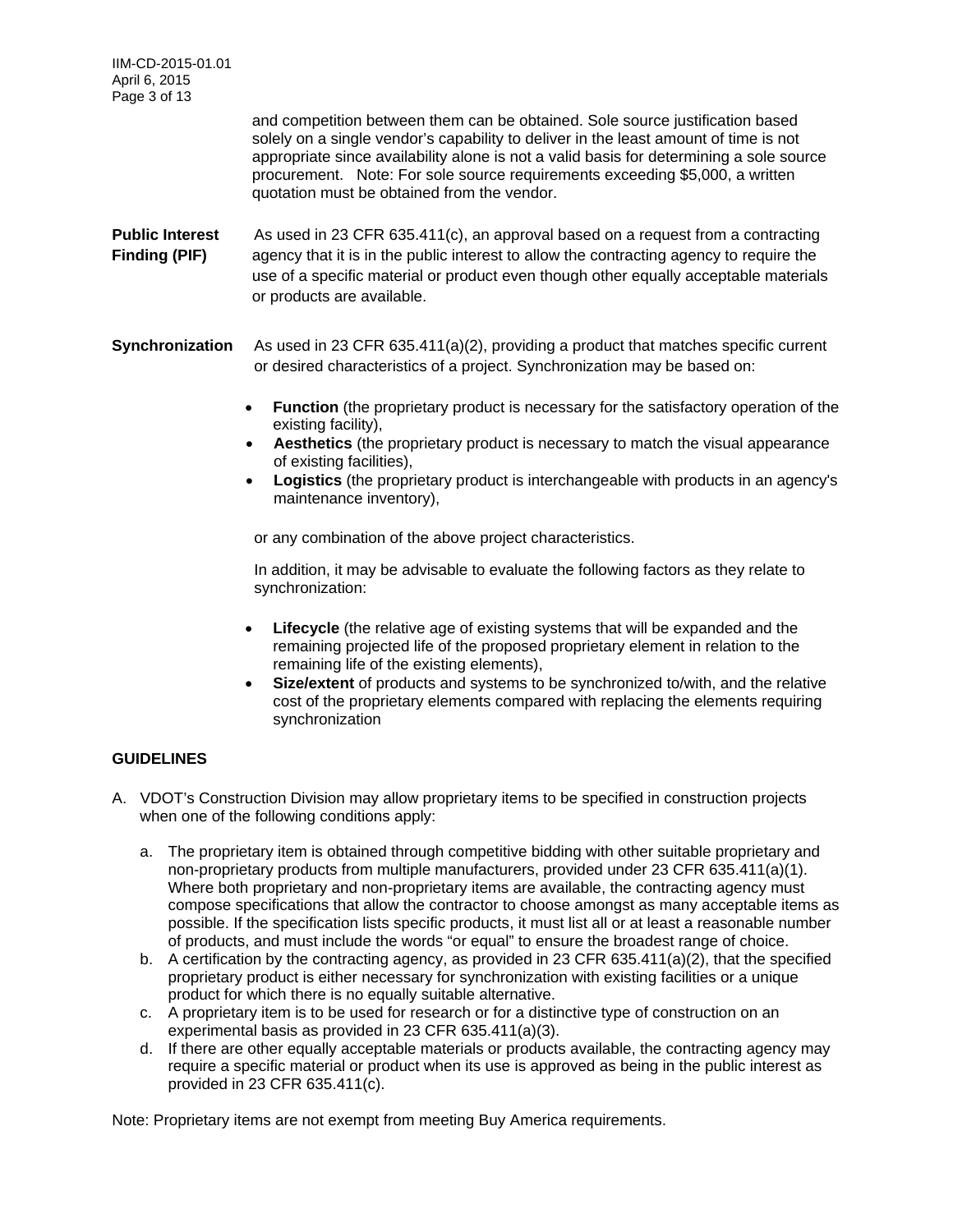IIM-CD-2015-01.01 April 6, 2015 Page 4 of 13

B. For nonproprietary items, the Project Manager shall ensure that all materials and processes used are cost-effective and consistent with the requirement for the broadest practical competition.

# **IMPLEMENTATION**

- A. The use of a single trade name in specifications and on plans should be avoided.
- B. Proprietary items may be listed in Special Provisions when the items have been preapproved for use by VDOT, provided that the items comply with one of the provisions of Subpart A of the GUIDELINES above and are accompanied by drawings and specifications if necessary. Items in this category could include, but are not limited to attenuation devices, preformed pavement markings, and sign sheeting. Any alternatives allowed to preapproved items should be stated in Special Provisions. A certification can be approved on a per-project basis, or may cover multiple projects, regions, or districts. A certification may also be statewide or programmatic.

# **PROCEDURES**

- A. **Certification of a proprietary item Construction Division** may concur that a particular proprietary item is either necessary for synchronization with existing facilities or is a unique product for which there is no equally suitable alternative. The authority to concur with certification requests is currently limited to VDOT.
	- 1. The Requestor or Locality Representative shall certify and provide documentation to the Project Manager/Project Coordinator justifying the use of only one product or patented process. The basis for certification is for synchronization or uniqueness. The documentation should include, as applicable:
		- A. Synchronization
			- Cost
			- Impacts on safety
			- Maintenance requirements
			- Functions, aesthetics, logistics
			- Systems Engineering Analysis (for ITS projects and projects containing ITS or Traffic Systems Features)
		- B. Uniqueness
			- Cost
			- Impacts on safety
			- Availability
			- **•** Potential benefit
			- Systems Engineering Analysis (for ITS projects and projects containing ITS or Traffic Systems Features)
	- The term of a certification should be specified. When a certification extends beyond a single project, a sunset date (maximum of 5 years) should be specified. It is recommended that the action have a limited duration to encourage re-evaluation of the continued need for a specified product.
	- 2. This certification document shall be submitted for concurrence prior to inclusion of the products or processes in the plans or specifications. This should be accomplished as early in the design process as possible to avoid any adverse impact or schedule delay (Submit the Certification Request Form (C-98a) in Exhibit 1).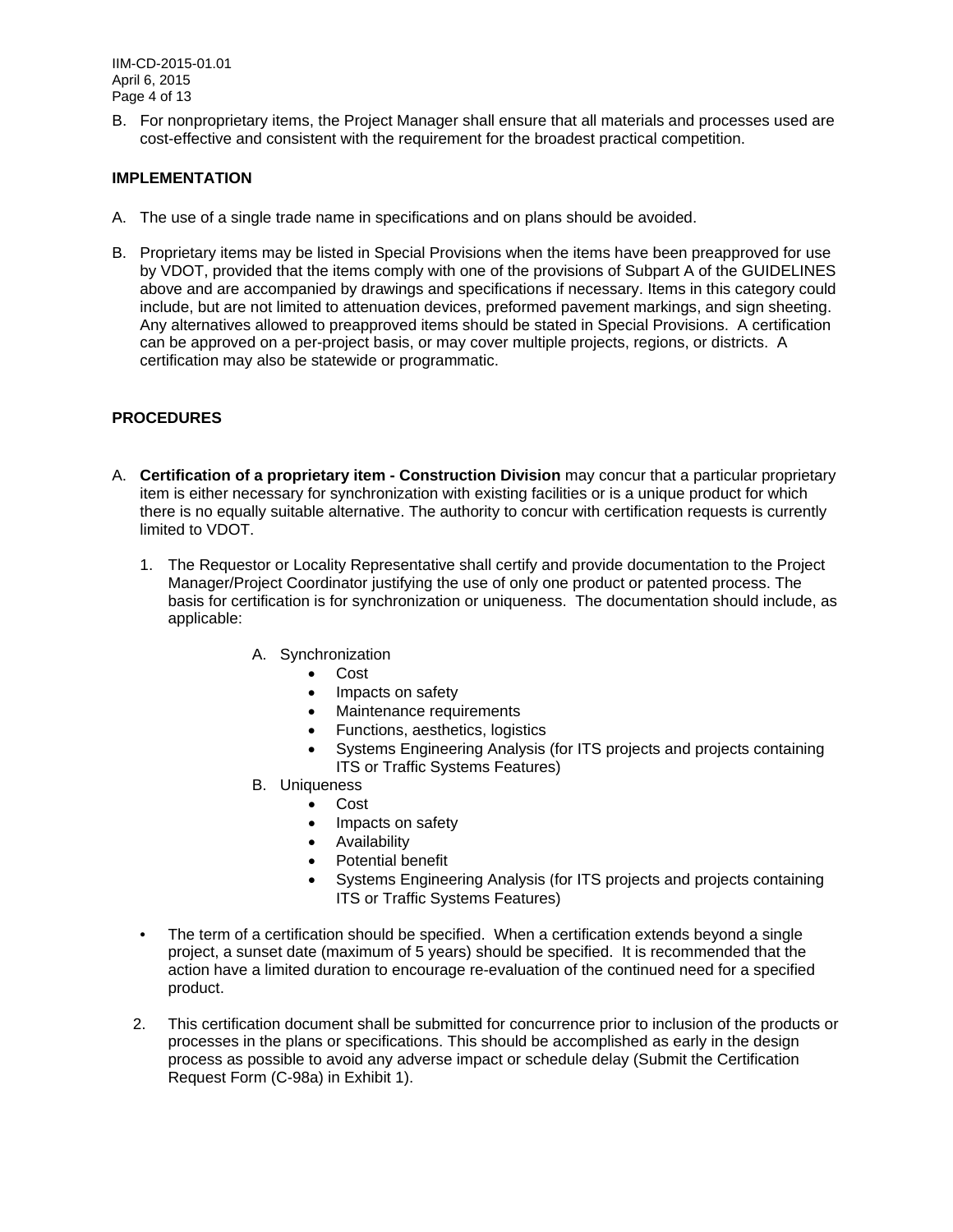- 3. The Construction Division will provide approval that a particular proprietary item is either necessary for synchronization with existing facilities or is a unique product for which there is no equally suitable alternative.
- 4. Construction Division will list all certifications on this website: http://www.virginiadot.org/business/resources/const/ProprietaryItemsApproval.pdf
- 5. For PODIs, Construction Division will include a copy of the completed Certification Request Form with the federal-aid authorization request.

\* For LPA projects, the locality will certify to VDOT that the products meet the requirements as identified above. (See the Certification Request Form (C-98a) in Exhibit 1).

- B. **Proprietary item PIF-** A PIF letter, from the Requestor or Locality Representative, is required when the contracting agency requests to use a specific material or product **even though other equally acceptable materials or products are available.** FHWA provides approval on projects requiring FHWA oversight and Construction Division provides approval on VDOT or LPA-administered projects that are federally eligible. FHWA approval is required for multiple projects, locality-wide, district-wide, statewide, region-wide or programmatic PIFs regardless of the project type. After approving a PIF, FHWA will post details of the approval to the FHWA website at http://www.fhwa.dot.gov/construction/contracts/pnpapprovals/approvals.cfm.
	- 1. All PIF requests should document the reasonableness of the contracting agency's minimum needs and the best method to meet these needs consistent with the requirement for the broadest practical competition.

The level of documentation included depends on the nature of the product and projects involved. Supporting material should include, as applicable:

- A description of how the proprietary product requirement will benefit the public;
- An evaluation of the pool of other equally acceptable products;
- An estimate of additional costs incurred as a result of this proprietary product requirement;
- Description of need, including limitations and conditions (types of roadways, traffic volumes, and other critical factors);
- Engineering/ economic analysis supporting the requested action;
- Extent of Approval: Is the approval project-specific, for multiple projects, district/region wide, statewide, or programmatic
- Additional supporting material required for signing, pavement marking, signal materials (or equipment) and Traffic Systems Features:
	- A comparison of the distinctive performance characteristics of competing products for signing, pavement marking, and signal materials (or equipment) in compliance with 23 CFR 655.606.
	- Systems Engineering Analysis (for ITS projects and projects containing ITS or Traffic Systems Features)
- The term of a PIF should be specified. When a PIF extends beyond a single project, a sunset date (maximum of 5 years) should be specified. It is recommended that the action have a limited duration to encourage re-evaluation of the continued need for a specified product.
- 2. **Approval to specify a proprietary item is needed at project authorization. The Requestor or Locality Representative is encouraged to submit requests for approval early in project development to avoid potential delays in authorization.** A copy of all approved PIFs shall be included with the federal-aid authorization request. The authorization request letter must include the Public Interest Finding Request Form (C-98b) in Exhibit 2.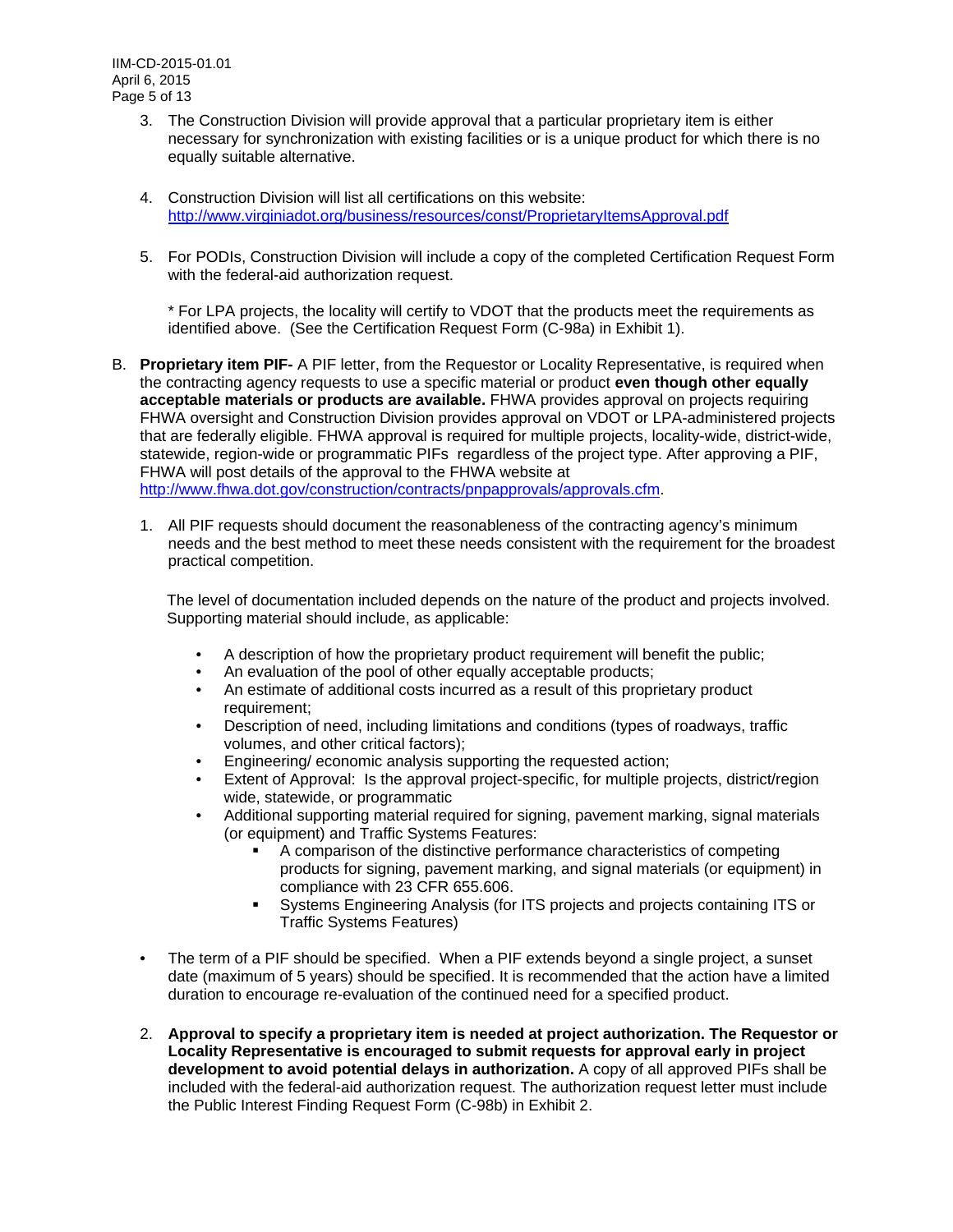IIM-CD-2015-01.01 April 6, 2015 Page 6 of 13

- 3. All approvals made by Construction Division on federally eligible non-PODIs shall be made using the same rules and guidance under which FHWA would have made the decision. For these projects VDOT will send a copy of the approved PIF to the FHWA Division Administrator.
- 4. If a PIF is denied, then the item must be competitively bid or marked as non-participating in accordance with 23 CFR 635.411.
- C. **Experimental products** VDOT may decide to use a proprietary product for research or for a distinctive type of construction on a relatively short section of road or limited basis for experimental purposes. FHWA provides approval of experimental products on PODIs. Construction Division provides approval on VDOT or LPA-administered projects that are federally eligible. The same approval authority applies when an experimental feature is requested through a construction change order. (Submit the Experimental Use Request Form (C-98c) in Exhibit 3). In addition to submitting the form in Exhibit 3, the following procedures must be followed:
	- 1. Designate the project as an experimental research project in project description.
	- 2. Develop a work plan that includes a description of the experimental feature, experimental feature objectives, construction requirements (including necessary measurements), characteristics to be evaluated, time schedules, reporting requirements, cost estimates, construction and postconstruction inspection schedules, control sections, and evaluations to be conducted. Guidance can be found at the FHWA website here www.fhwa.dot.gov/programadmin/contracts/expermnt.cfm
	- 3. Report results in accordance with the guidelines outlined in the above FHWA website
	- 4. VDOT will provide a copy to the FHWA Division Administrator.

Note: All experimental and (Programmatic, Locality-wide, District-wide, Region-wide, or Statewide) requests for proprietary signing, pavement marking, lighting, and traffic signal materials, equipment, or products installed on the VDOT highway system shall receive concurrence from the Assistant State Traffic Engineer for Traffic Control Devices prior to approval by Construction Division. All requests for proprietary ITS projects and ITS systems materials, equipment or products installed on the VDOT highway systems shall receive concurrence from the State Operations Engineer prior to approval by Construction Division.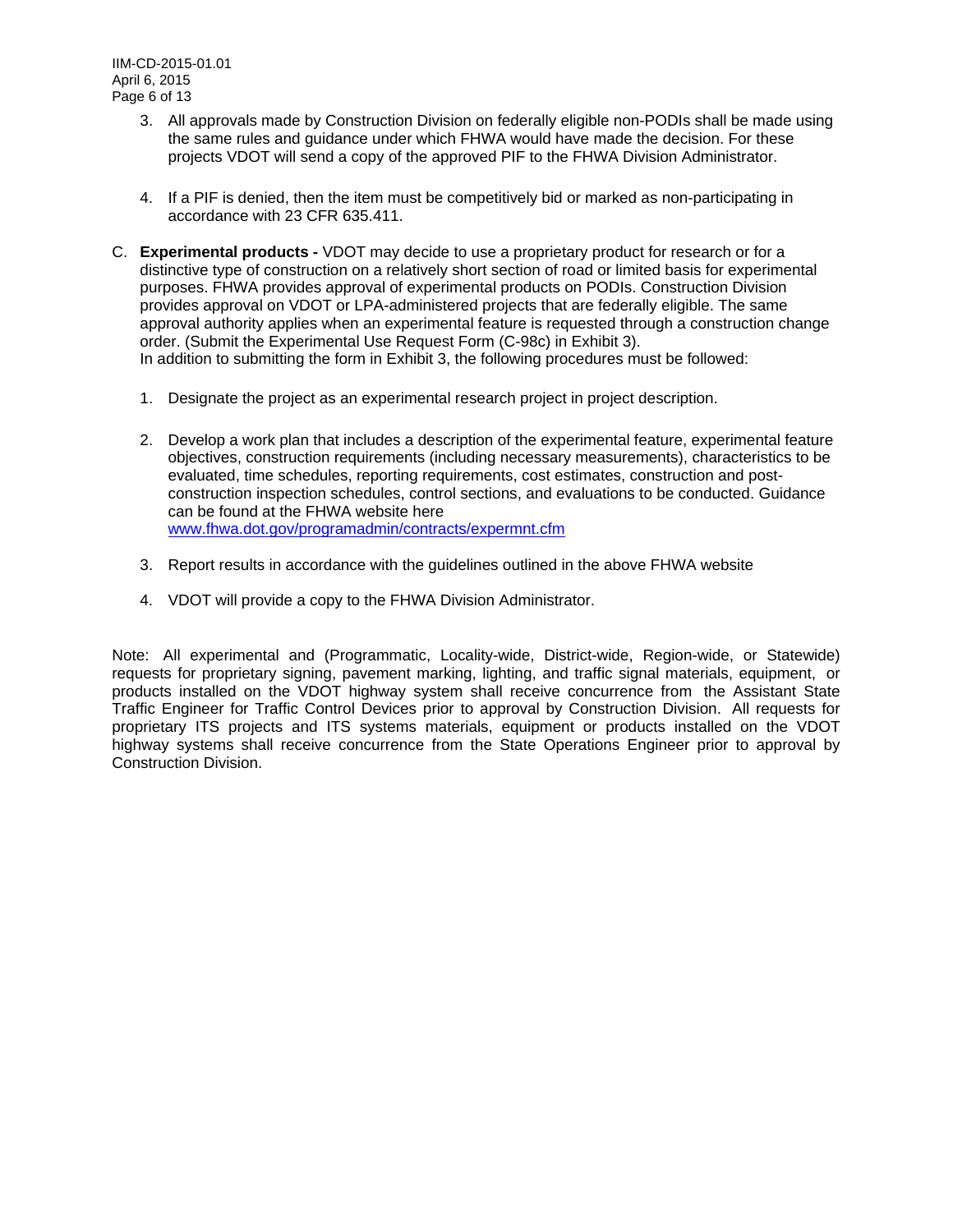Form C-98a 03-23-15

# **COMMONWEALTH OF VIRGINIA DEPARTMENT OF TRANSPORTATION** *PATENTED OR PROPRIETARY ITEM* **CERTIFICATION REQUEST FORM**

*A specific patented or proprietary material, specification, or process shall not be required on a contract except as permitted in 23 CFR 635.411. Use this form to obtain approval of the use of a proprietary feature on a project or group of projects.* 

|                                                   | <b>SUBMIT TO FEDERAL SUBMISSIONS OFFICER</b>  |                                           |                |
|---------------------------------------------------|-----------------------------------------------|-------------------------------------------|----------------|
| Name of Requestor                                 |                                               |                                           | Title          |
| Requesting Agency                                 |                                               |                                           | Date Submitted |
| State Project No.                                 |                                               |                                           | <b>UPC</b>     |
| Federal Project No.<br><b>Project Description</b> |                                               |                                           |                |
|                                                   | <b>Extent of Approval</b><br>(Check only one) |                                           |                |
| Project Specific<br>Programmatic<br>Locality-wide |                                               | District-wide<br>Region-wide<br>Statewide |                |

**Proprietary Product(s) or Process(es)** 

**Manufacturer Information (Name, Address, Phone Number, & Website)** 

**Programmatic, Locality-wide, District-wide, Region-wide, or Statewide Certification Request will have a term of:**

Term: Start Date **End Date** 

**Comments**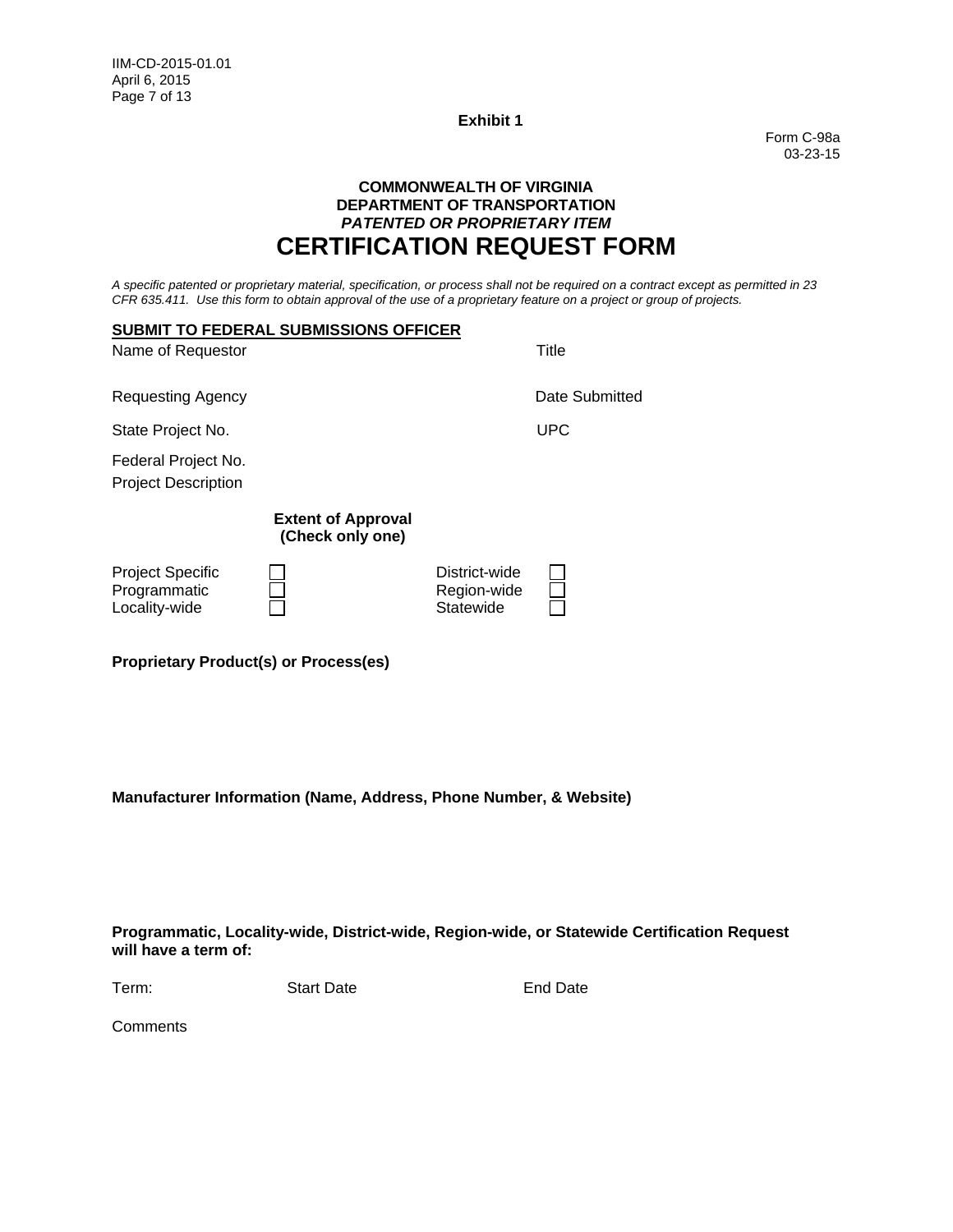| IIM-CD-2015-01.01 |
|-------------------|
| April 6, 2015     |
| Page 8 of 13      |

Form C-98a 03-23-15

|                                                                           |               |                                                                                                                                                                                                                                                                                          | 03-23-15 |
|---------------------------------------------------------------------------|---------------|------------------------------------------------------------------------------------------------------------------------------------------------------------------------------------------------------------------------------------------------------------------------------------------|----------|
| UPC:<br>Date:                                                             |               | Requestor or Locality Representative (Print)                                                                                                                                                                                                                                             |          |
|                                                                           |               | Title                                                                                                                                                                                                                                                                                    |          |
| of the                                                                    |               | Agency                                                                                                                                                                                                                                                                                   |          |
| (Check only one)<br>highway facilities.<br>or                             |               | do hereby certify that in accordance with the requirements of 23 CFR 635.411(a)(2), that:<br>the identified patented or proprietary item(s) is essential for synchronization with existing<br>no equally suitable alternative exists for the identified patented or proprietary item(s). |          |
|                                                                           | Signature     |                                                                                                                                                                                                                                                                                          | Date     |
|                                                                           |               |                                                                                                                                                                                                                                                                                          |          |
| I concur with this Request                                                |               | VDOT Project Manager / Project Coordinator (Print)                                                                                                                                                                                                                                       |          |
|                                                                           |               |                                                                                                                                                                                                                                                                                          |          |
|                                                                           | Signature     |                                                                                                                                                                                                                                                                                          | Date     |
| This request<br>Meets<br><b>FHWA &amp; State Procurement Requirements</b> | Does Not Meet | <b>Additional Information Required</b>                                                                                                                                                                                                                                                   |          |
| Concur                                                                    |               |                                                                                                                                                                                                                                                                                          |          |
| Do Not Concur with this Request                                           |               | VDOT Federal Submissions Officer / Locally Administered Program Manager                                                                                                                                                                                                                  |          |
|                                                                           |               |                                                                                                                                                                                                                                                                                          |          |
|                                                                           |               | Signature<br>(May act on requests on any Federally Eligible non-PODIs)                                                                                                                                                                                                                   | Date     |
| Meets                                                                     | Does Not Meet | <b>Additional Information Required</b>                                                                                                                                                                                                                                                   |          |
|                                                                           |               | <b>FHWA Engineer</b>                                                                                                                                                                                                                                                                     |          |
|                                                                           |               |                                                                                                                                                                                                                                                                                          |          |
|                                                                           |               | Signature<br>(Required for PODIs, Multiple Projects, Locality-wide, District-<br>wide, Statewide, Region-wide, or Programmatic requests)                                                                                                                                                 | Date     |
| Comments:                                                                 |               |                                                                                                                                                                                                                                                                                          |          |
|                                                                           |               | List attached documentation as outlined in Subpart A of the PROCEDURES in the CONSTRUCTION                                                                                                                                                                                               |          |

DIVISION (CD) INSTRUCTIONAL AND INFORMATIONAL MEMORANDUM for PROPRIETARY ITEMS AND PROCESSES.

CC: VDOT Director of Contracts Assistant State Traffic Engineer – Traffic Control Devices State Operations Engineer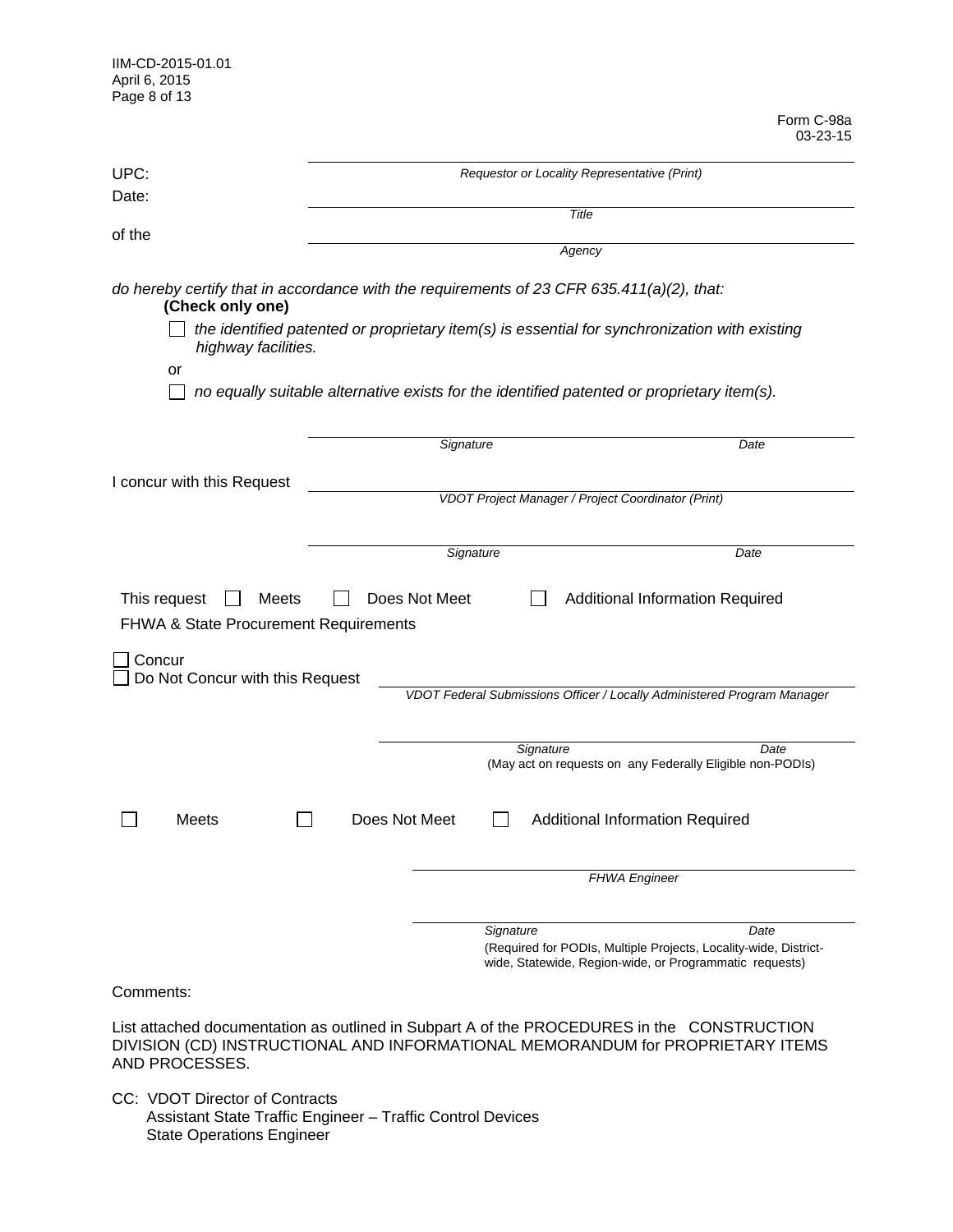Form C-98b 03-23-15

# **COMMONWEALTH OF VIRGINIA DEPARTMENT OF TRANSPORTATION** *PATENTED OR PROPRIETARY ITEM* **PUBLIC INTEREST FINDING REQUEST FORM**

*A specific patented or proprietary material, specification, or process shall not be required on a contract except as permitted in 23 CFR 635.411. Use this form to obtain approval of the use of a proprietary feature on a project or group of projects.*

| Name of Requestor                                        | <b>SUBMIT TO FEDERAL SUBMISSIONS OFFICER</b>  | Title                                     |  |
|----------------------------------------------------------|-----------------------------------------------|-------------------------------------------|--|
| <b>Requesting Agency</b>                                 |                                               | Date Submitted                            |  |
| State Project No.                                        |                                               | <b>UPC</b>                                |  |
| Federal Project No.                                      |                                               |                                           |  |
| <b>Project Description</b>                               |                                               |                                           |  |
|                                                          | <b>Extent of Approval</b><br>(Check only one) |                                           |  |
| <b>Project Specific</b><br>Programmatic<br>Locality-wide |                                               | District-wide<br>Region-wide<br>Statewide |  |

**Proprietary Product(s) or Process(es)** 

**Manufacturer Information (Name, Address, Phone Number, & Website)** 

**Programmatic, Locality-wide, District-wide, Region-wide, or Statewide Public Interest Finding Request will have a term of:**

Term: Start Date **Start Date** End Date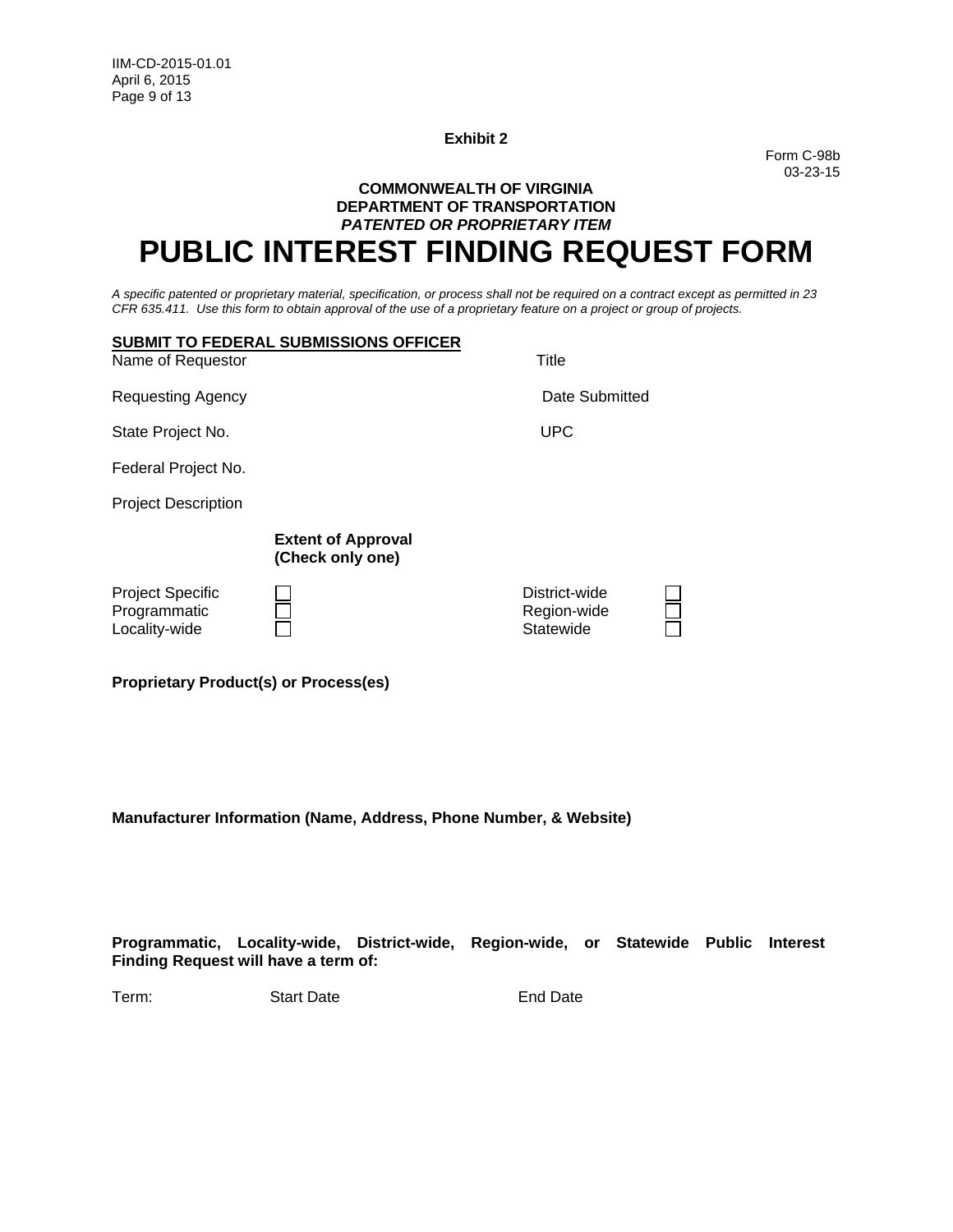| IIM-CD-2015-01.01<br>April 6, 2015<br>Page 10 of 13            |                                              |                                                                                                     |                        |
|----------------------------------------------------------------|----------------------------------------------|-----------------------------------------------------------------------------------------------------|------------------------|
|                                                                |                                              |                                                                                                     | Form C-98b<br>03-23-15 |
| UPC:                                                           |                                              |                                                                                                     |                        |
| Date:                                                          | Requestor or Locality Representative (Print) |                                                                                                     |                        |
| of the                                                         |                                              | Title                                                                                               |                        |
|                                                                |                                              | Agency                                                                                              |                        |
|                                                                |                                              | request approval of the Public Interest Finding (PIF) based on the following information:           |                        |
|                                                                | Signature                                    |                                                                                                     | Date                   |
| Comments:                                                      |                                              |                                                                                                     |                        |
| I concur with this Request                                     |                                              | VDOT Project Manager / Project Coordinator (Print)                                                  |                        |
|                                                                |                                              |                                                                                                     |                        |
|                                                                |                                              | Signature                                                                                           | Date                   |
| This request<br>Meets<br>FHWA & State Procurement Requirements | Does Not Meet                                | Additional Information Required                                                                     |                        |
| Approved<br>Not Approved this Request                          |                                              |                                                                                                     |                        |
|                                                                |                                              | VDOT Federal Submissions Officer / Locally Administered Program Manager                             |                        |
|                                                                |                                              | Signature<br>(May act on requests on any Federally Eligible non-PODIs)                              | Date                   |
| Approved                                                       | Not Approved                                 | Additional Information Required                                                                     |                        |
|                                                                | <b>FHWA Engineer</b>                         |                                                                                                     |                        |
|                                                                |                                              | Signature of FHWA Engineer<br>(Required for PODIs, Multiple Projects, Locality-wide, District-wide, | Date                   |
|                                                                |                                              | Statewide, Region-wide, or Programmatic requests)                                                   |                        |
| Comments:                                                      |                                              |                                                                                                     |                        |

List attached documentation as outlined in Subpart B of the PROCEDURES in the CONSTRUCTION DIVISION (CD) INSTRUCTIONAL AND INFORMATIONAL MEMORANDUM for PROPRIETARY ITEMS AND PROCESSES:

CC: VDOT Director of Contracts Assistant State Traffic Engineer – Traffic Control Devices State Operations Engineer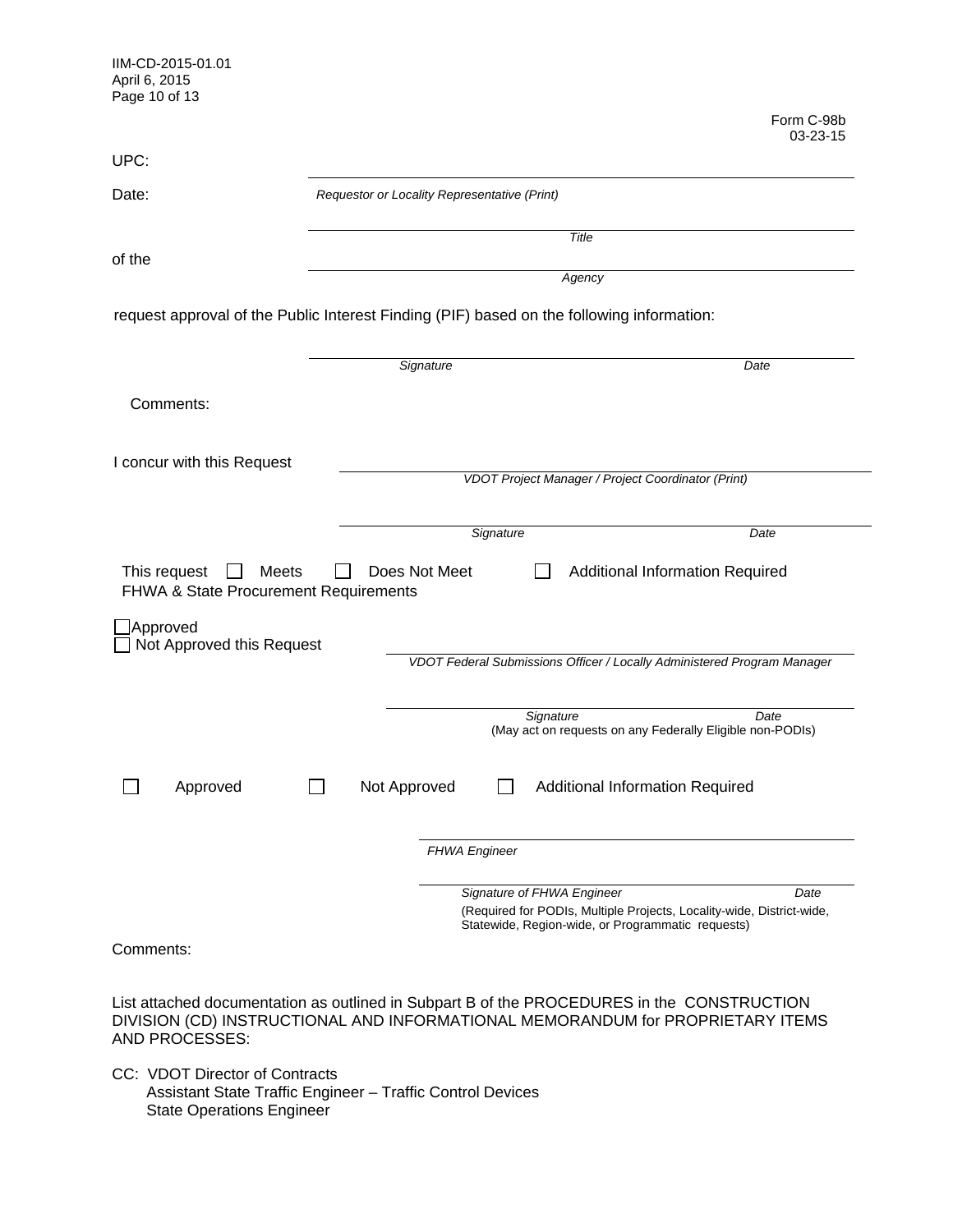Form C-98c 03-23-15

# **COMMONWEALTH OF VIRGINIA DEPARTMENT OF TRANSPORTATION** *PATENTED OR PROPRIETARY ITEM* **EXPERIMENTAL USE REQUEST FORM**

*A specific patented or proprietary material, specification, or process shall not be required on a contract except as permitted in 23 CFR 635.411. Use this form to obtain approval of the use of a proprietary feature on a project or group of projects.*

#### **SUBMIT TO FEDERAL SUBMISSIONS OFFICER**

Name of Requestor Title Requesting Agency **Date Submitted** State Project No. 2008 2009 12:00:00 NM UPC Federal Project No. Project Description

**Proprietary Product(s) or Process(es)** 

### **Manufacturer Information (Name, Address, Phone Number, & Website)**

Document the reasons for experimental use of the proprietary item(s) or process(es). Include a work plan that describes how research or experimental feature will be used and evaluated. Attach additional pages and documentation as necessary. See FHWA guidance for "Construction Projects Incorporating Experimental Features": http://www.fhwa.dot.gov/programadmin/contracts/expermnt.cfm.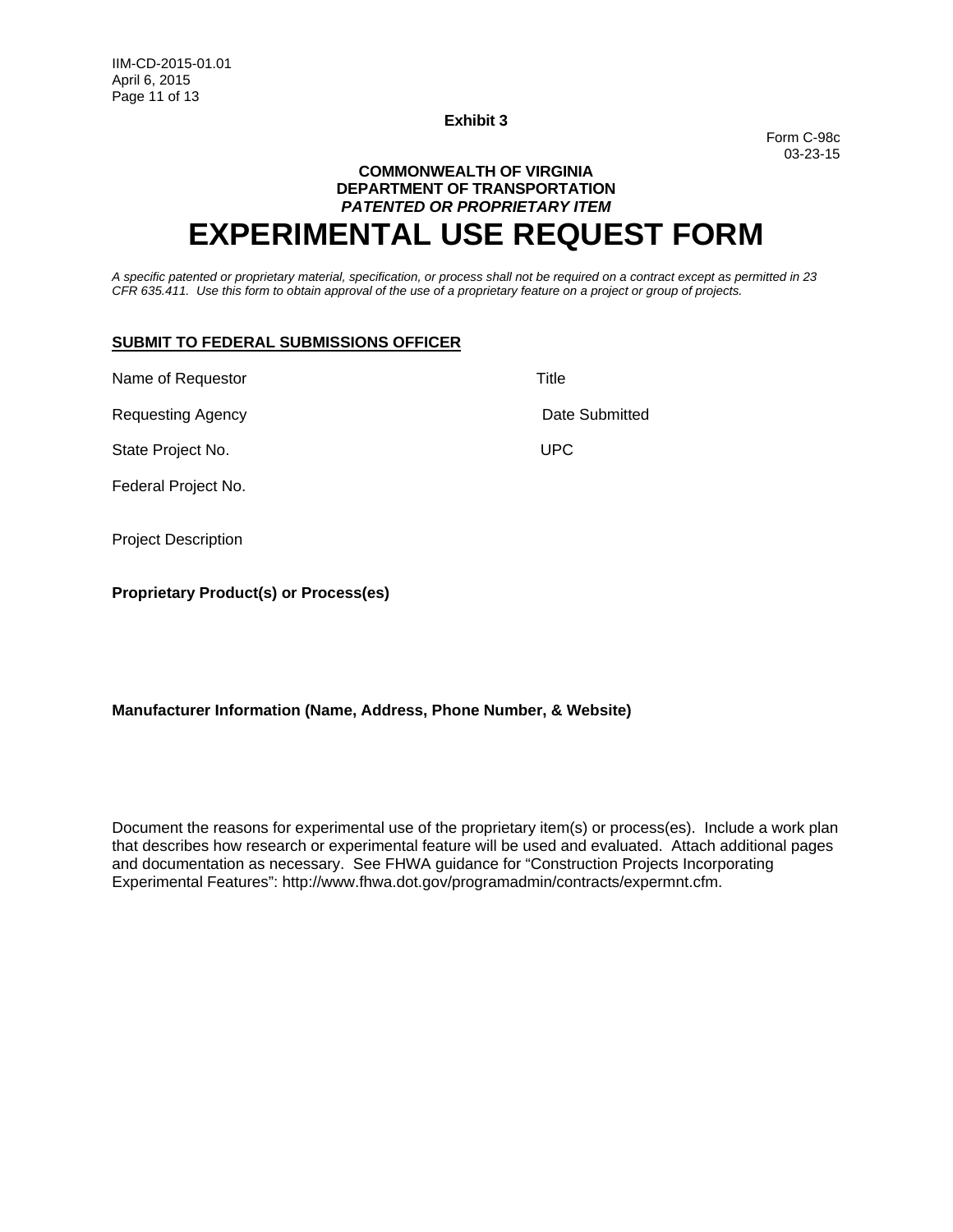Form C-98c 03-23-15

|                                          | Requestor or Locality Representative (Print)                                                                                                                                                                                                                                |  |  |
|------------------------------------------|-----------------------------------------------------------------------------------------------------------------------------------------------------------------------------------------------------------------------------------------------------------------------------|--|--|
|                                          | Title                                                                                                                                                                                                                                                                       |  |  |
| of the                                   | Agency                                                                                                                                                                                                                                                                      |  |  |
|                                          | do hereby certify that in accordance with the requirements of 23 CFR 635.411(a)(3), that the product or<br>process will be used for research or experimental purposes on short sections of road.<br>(Such use on VDOT projects must be coordinated with Materials Division) |  |  |
|                                          | Signature<br>Date                                                                                                                                                                                                                                                           |  |  |
| I concur with this Request               |                                                                                                                                                                                                                                                                             |  |  |
|                                          | VDOT Project Manager / Project Coordinator                                                                                                                                                                                                                                  |  |  |
|                                          | Signature<br>Date                                                                                                                                                                                                                                                           |  |  |
| Approved<br>Not Approved<br>this Request | VDOT Federal Submissions Officer / Locally Administered Program Manager                                                                                                                                                                                                     |  |  |
|                                          | Signature<br>Date<br>(May act on requests on any Federally Eligible non-PODIs)                                                                                                                                                                                              |  |  |
| Approved                                 | Not Approved<br><b>Additional Information Required</b>                                                                                                                                                                                                                      |  |  |
|                                          | <b>FHWA Engineer</b>                                                                                                                                                                                                                                                        |  |  |
|                                          | Signature<br>Date<br>(Required for PODIs, Multiple Projects, Locality-wide,<br>District-wide, Statewide, Region-wide, or Programmatic)                                                                                                                                      |  |  |
| Comments:                                |                                                                                                                                                                                                                                                                             |  |  |
| AND PROCESSES:                           | List attached documentation as outlined in Subpart C of the PROCEDURES in the CONSTRUCTION<br>DIVISION (CD) INSTRUCTIONAL AND INFOMATIONAL MEMORANDUM for PROPRIETARY ITEMS                                                                                                 |  |  |

CC: VDOT Director of Contracts Assistant State Traffic Engineer – Traffic Control Devices State Operations Engineer